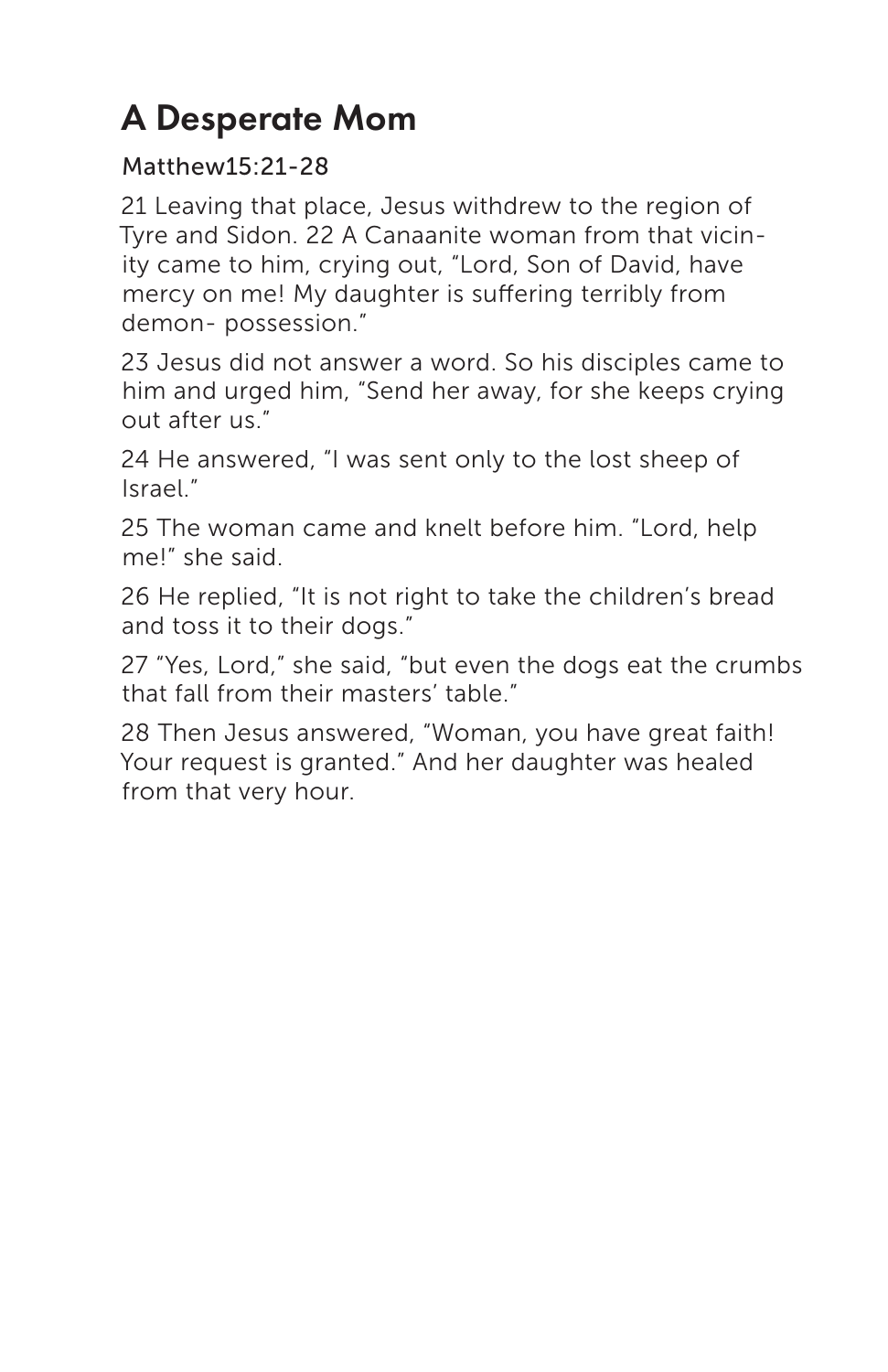## Message notes:

| <u>________________</u> is hurting.   | You never hurt more than when someone you                    |
|---------------------------------------|--------------------------------------------------------------|
|                                       | It's a parent's job to ______________________their children. |
| Faith is unashamed to _______________ |                                                              |
|                                       | When you're a nobody, your only appeal is                    |
|                                       |                                                              |
| circumstances.                        |                                                              |
|                                       | from the Loard doesn't mean that                             |
| He is mad at you.                     |                                                              |
|                                       |                                                              |
|                                       |                                                              |
| <b>Additional notes:</b>              |                                                              |
|                                       |                                                              |
|                                       |                                                              |
|                                       |                                                              |
|                                       |                                                              |
|                                       |                                                              |
|                                       |                                                              |
|                                       |                                                              |
|                                       |                                                              |
|                                       |                                                              |